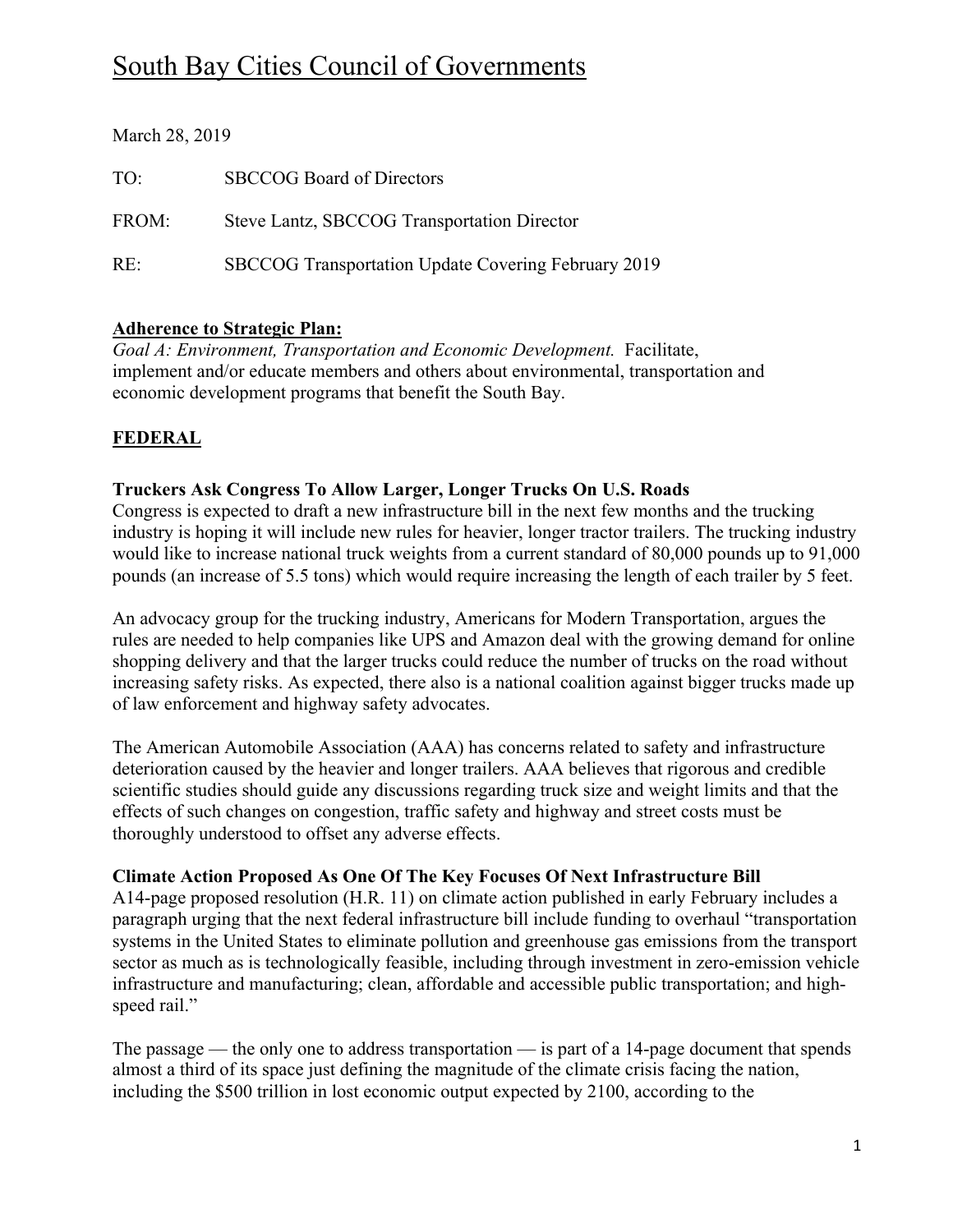Intergovernmental Panel on Climate Change. The resolution mentions a wide variety of issues worth tackling, such as decarbonizing buildings, deforestation and the need to "eliminate pollution and greenhouse gas emissions from the agricultural sector."

The new House Transportation Committee Chairman Peter DeFazio and other Democratic leaders in the House and Senate are hoping to use the new transportation bill to reduce the fossil fuel consumption within the nation's transportation systems. The legislators have yet to release specific language on their proposed legislative solutions.

### **Trump Widens 'Buy America' Rules To Include Financing Tools**

The Trump administration issued an executive order on January 31<sup>st</sup> that expands "Buy American" requirements to infrastructure projects that receive federal financing as a way to boost the use of American-made products and support U.S. manufacturing and jobs.

Previously "Buy America" has applied to direct federal purchases of goods or products. The program expansion requires federal agencies that provide loans, loan guarantees, grants, insurance, interest subsidies or other types of federal financing for bridges, roads, sewer systems, broadband internet, cyber security and other projects to encourage the purchase and use of U.S.-made steel, aluminum, cement and other products. The use of American-made products would apply to contracts, subcontracts, purchase orders and subawards.

A review of projects that received federal financing in fiscal 2016 found that Buy American requirements did not apply to 200 of 265 infrastructure projects that received financing. The 200 exempt projects across 14 agencies added up to \$45 billion.

### **Ride Hailing Apps Have Reduced Transit Ridership Nationwide**

According to a new report from the University of Kentucky, ride hailing apps like Uber and Lyft have impacted transit in major cities across the country. A study of travel patterns in major U.S. cities last year found that 60 percent of customers would have gone by foot, bike or transit — or just stayed home — if the ride-hailing services had not been available.

Researchers in the University of Kentucky study examined the effects of the introduction of ridehailing apps like Uber and Lyft in 22 cities, and found that when ride-hailing services enter a city, rail ridership fell by 1.29 percent each year, and bus ridership fell by 1.7 percent. And the effect was cumulative, meaning that in cities like San Francisco, bus ridership fell 12.7 percent since appbased taxis entered the market in 2010. And declines like that are present in every city -- except Seattle.

The Kentucky study found that declines in ridership on transit often track closely to the rise of Uber and Lyft. In New York City, trips on Uber and Lyft between 2015 and 2018 grew from about 60,000 to nearly 600,000; in the corresponding period from April 2015 to April 2018, New York City ridership decreased by about 580,000. However, in Seattle and other transit systems that were not so directly affected, the impact of ride-hailing apps depended on the overlap between transit and ride-hailing app service in the types of trips they serve.

Researchers found that Seattle Metro reduced ride hailing impacts by focusing on key improvements -- like dedicated lanes for transit and access to more frequent transit. As of January 2018, 64 percent of households in Seattle are within a 10-minute walk of a 10-minute all-day transit service, up from 25 percent in 2016.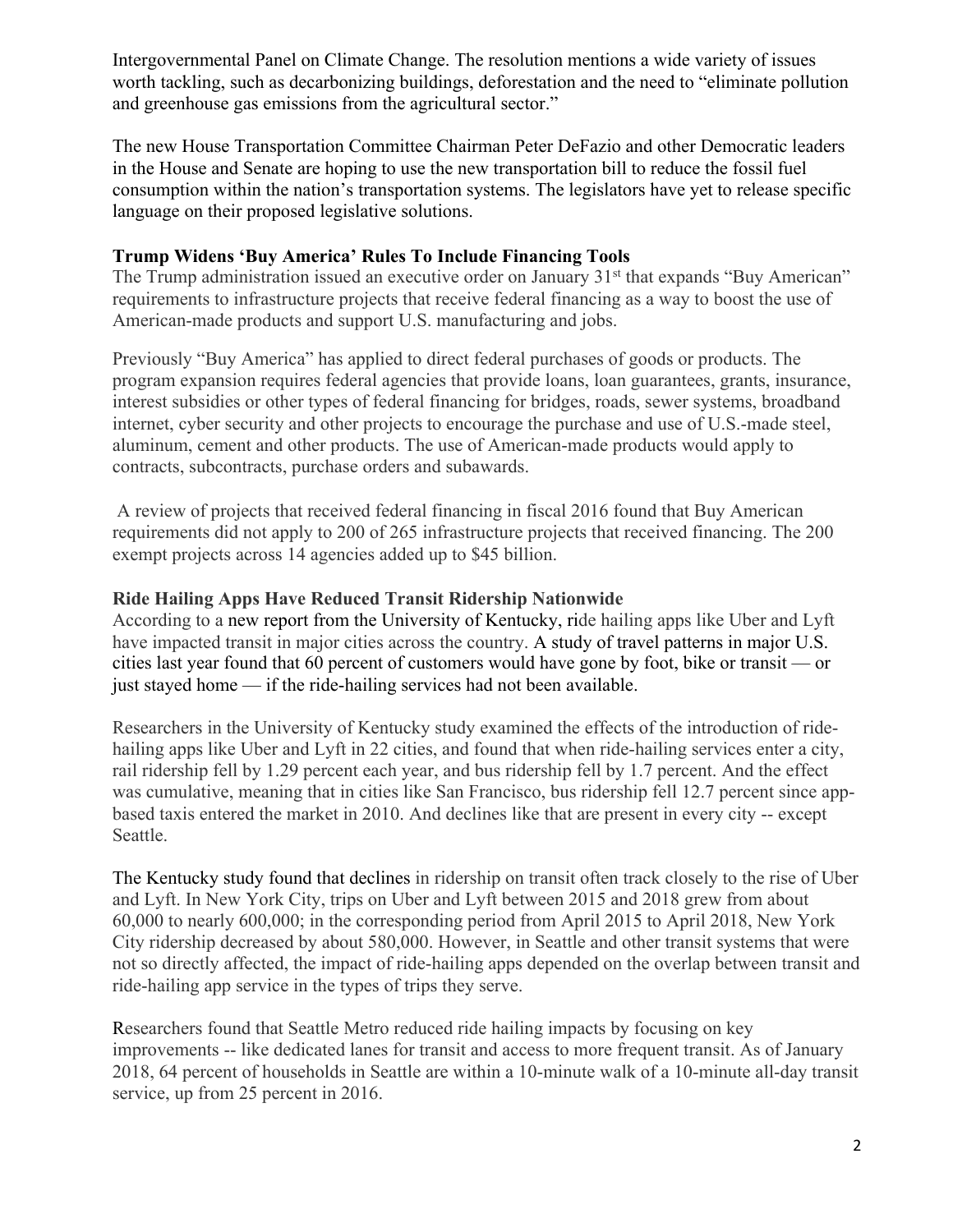A key impact of not repositioning transit services to complement ride hailing was confirmed in another study by the University of Kentucky released in late 2018 that concluded ride-hailing apps contributed to half of the congestion in San Francisco between 2010 and 2016.

# **STATE**

## **Autobahn Bill Proposes New Lanes on I-5 and SR-99 With No Speed Limit**

A bill introduced on January  $21<sup>st</sup>$  (SB 319) in response to the downsizing of the California High Speed Rail Project calls for Caltrans to build two additional traffic lanes in the north and southbound directions on both I-5 and SR-99 highways. Those lanes would not have speed limits, although drivers in the other pre-existing lanes would still need to abide by the official 65 miles per hour limit.

The proposed autobahn would be funded from the state's Greenhouse Gas Reduction Fund, which currently allocates 25 percent of the fund for the high-speed rail project on the theory that the project would improve air quality by providing drivers "with access to high-speed, unabated transportation across the state."

Opponents expressed safety concerns and questioned the vehicle emissions improvement claims between idling in traffic versus travelling at 100 mph.

# **Caltrans Scrambles To Hire Workers To Deliver SB 1 Accelerated Maintenance Program**

The new money available for state highway and freeway from Senate Bill 1 has Caltrans human resources staff scrambling. The agency has already filled 1,000 entry-level jobs to speed road upkeep funded by the bill by holding mass-hiring events during which people could interview and get a job offer the same day. But Caltrans is scrambling to fill another 333 additional maintenance jobs.

SB 1 is expected to generate about \$5.4 billion per year for road projects over 10 years. The department expects to patch about 220,000 potholes in the coming fiscal year, up from about 86,000 in fiscal year 2017-18, according to the budget request. It also anticipates improving its response to wrecked guardrails, responding to 90% of them within 72 hours and the department plans to perform maintenance work on 112 bridges in the coming year, up from 38 in 2017-18.

Maintenance workers that patch roads, fix bridges, keep up guardrails and lights, take care of rest areas, pick up litter and perform other needed tasks for the state with no prior experience can start at about \$39,000 per year, while those with more experience or skills can make up to about \$75,000 per year, according to the department's figures. The department also is hiring more engineers, planners and surveyors.

**Study To Evaluate Replacement Of State Sales Tax With A Carbon Tax To Reduce Emissions** What if products sold or used in California were taxed based on how much carbon is emitted during their production and use, not how much they cost? Some California lawmakers want to find out if a carbon tax based on how much carbon is emitted during production, sales or use of a product could replace the state sales tax to reduce greenhouse gas emissions. The fees might be imposed at each stage of the product development lifecycle ala value added taxes.

If the bill (SB 43) becomes law, the California Air Resources Board, with aid from the California Department of Tax and Fee Administration, would be required to submit a study scope of work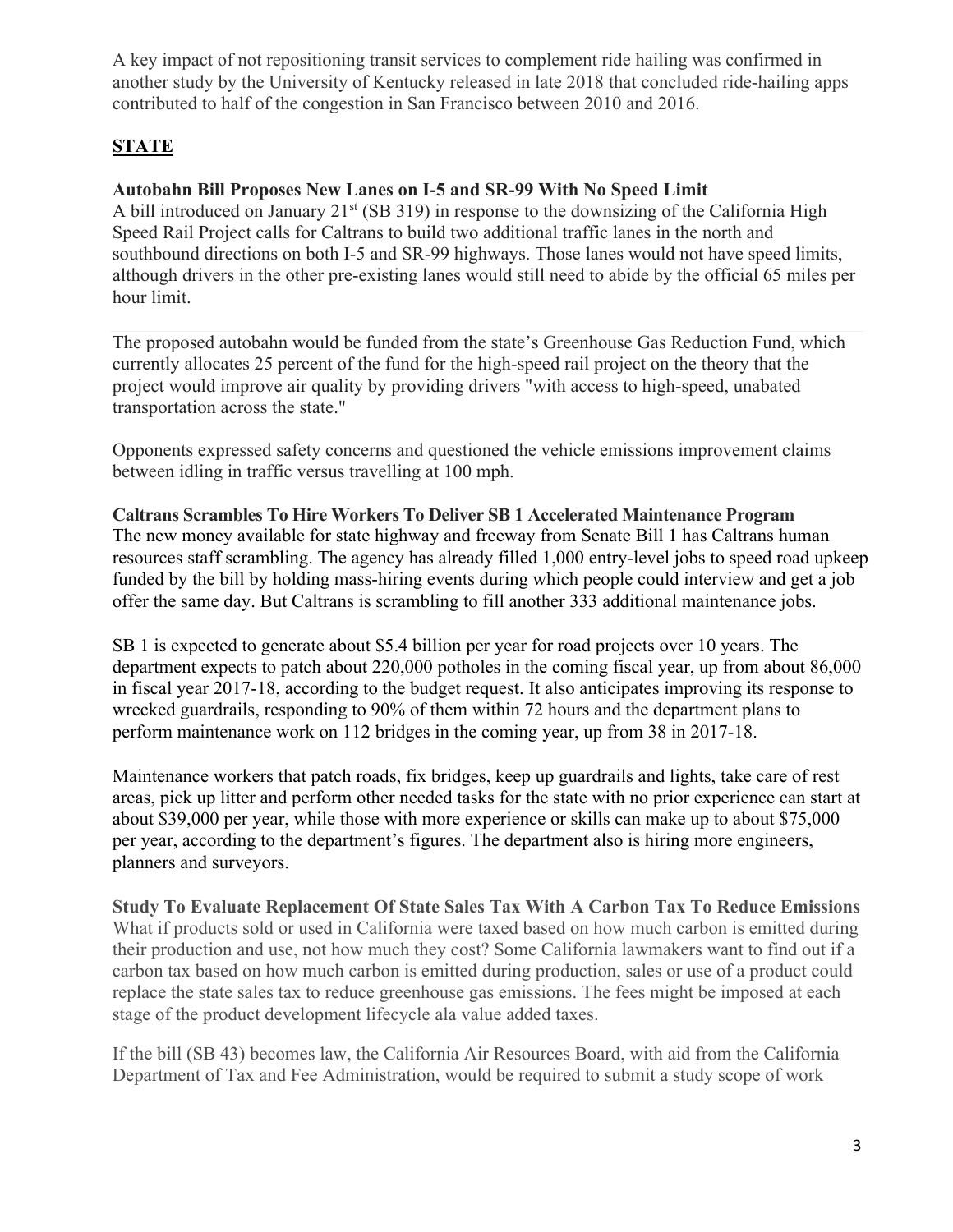report to the legislature by 2021. The goal of the study is to determine if reinventing the state sales tax is worth investing in. The agencies involved would have five years to come up with answers.

Concerns were immediately raised by the business community about how the study would create an equitable carbon tax calculation methodology and the potential for inequitable economic impacts on low income drivers that could result from the carbon tax.

## **REGION**

### **Metro Board Approves Studies Of Congestion Pricing And TNC Fees**

The Metro Board of Directors on February 28<sup>th</sup> approved studying two new transportation programs that help reduce congestion while raising revenue. The congestion pricing initiative, now called "The Re-Imagining of L.A. County," is a two-year feasibility study of congestion pricing and other potential new fees, including a strategy for addressing equity.

Overall Metro ridership has dropped 20 percent in the last 5 years, to the lowest level in more than a decade. The agency hopes to fund improvements in the transit network that will attract new riders with a restructuring of its services, new fees, and congestion pricing charges that would make transit more attractive compared to driving alone.

Toward that end, the board on February 28th also approved exploring imposing Metro fees on trips taken using Transportation Network Companies" (Lyft, Uber – also called TNCs). The Uber and Lyft fees might apply to e-scooters as well. The initial approaches being studied would be to assess either a flat fee for every Uber or Lyft trip, or to charge a percentage of the total cost of the trip. L. A. is not the only city to consider a tax on ride-sharing. New York City, Chicago and Washington DC assess a fee on Uber and Lyft. San Francisco is in the process of developing something similar.

The 12-to-24-month congestion pricing study would address equity issues and will include outreach. Jim Butts urged the Board to let local jurisdictions rather than Metro implement the fee programs to ensure that the fees do not adversely affect local economic development initiatives (e.g. the stadium and a potential new arena in Inglewood).

The Metro board will vote before moving forward with any congestion pricing pilot.

### **Metro Board Separates 28 By 2028 Acceleration From Congestion Pricing Evaluation**

In addition to the two planning initiatives, the Board also adopted a motion on February 28<sup>th</sup> that decoupled the 28 by 2028 LA Olympics/Paralympics project acceleration initiative from evaluation of the congestion pricing and ride-hail fees. In the motion, the Board provided staff with refined directions on the project acceleration initiative including the following three key points:

- A. Explore the full range of funding and financing options with the exception of Local Return funds.
- B. Prepare a detailed year-by-year potential financial forecasts to prioritize delivery of four "pillar" projects (Gold Line Eastside Extension Phase 2, Green Line Extension to Torrance, Sepulveda Transit Corridor, and West Santa Ana Branch to Downtown LA )
- C. Conduct a "Constructability Analysis" for the four pillar projects, including scope, costs, risks, P3 status, the use of alternative technology modes, and timelines for environmental clearance,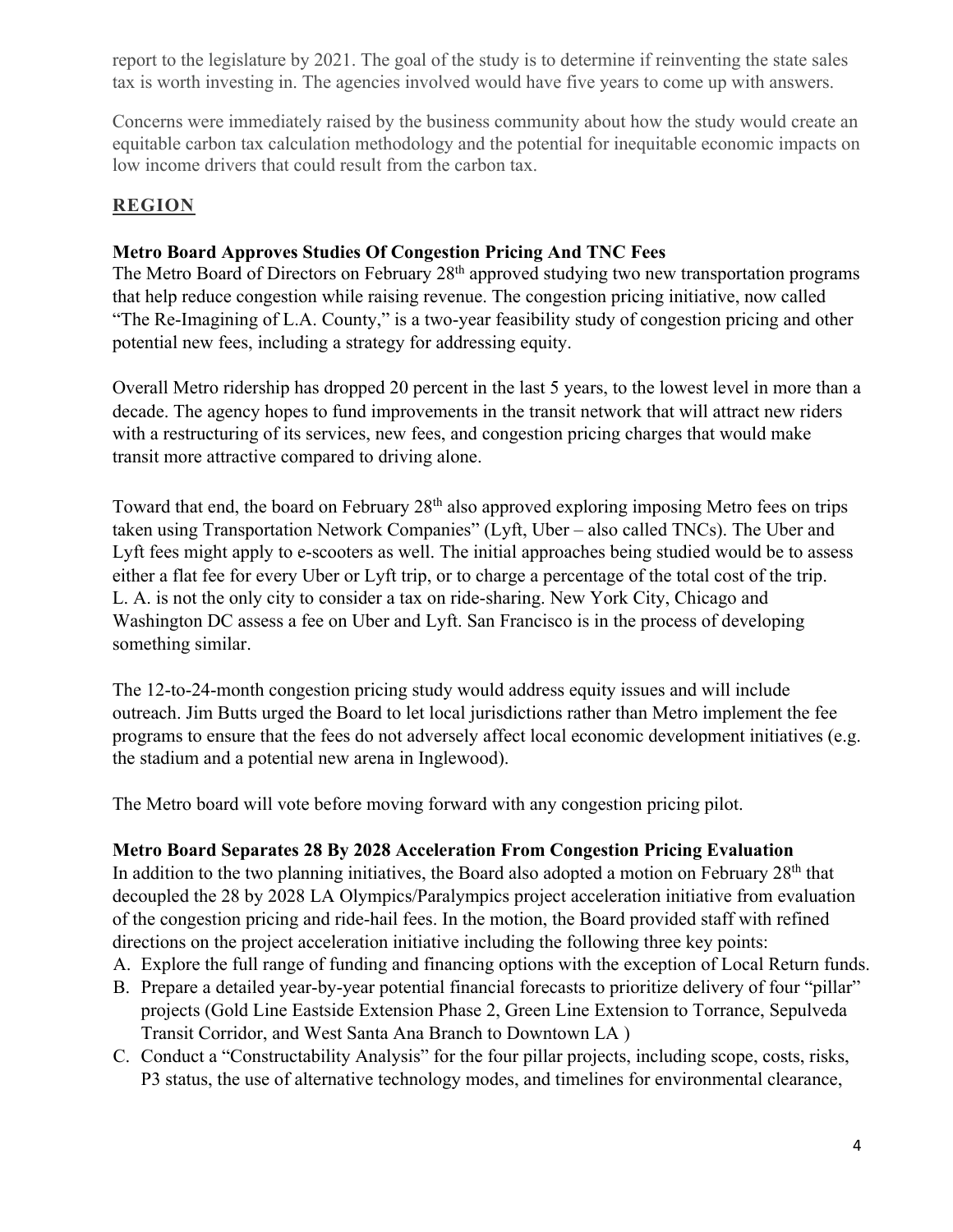conceptual design, preliminary engineering, and construction. It's interesting that the right-ofway acquisition timeline was not identified as one of the milestones.

**Metro Board Approves \$3.2 Billion Budget For The Last 2.6-Mile Leg Of The Purple Line** The price to complete Metro's subway to the Westwood has more than doubled since the Measure M Campaign estimate in 2016. The Metro Board unanimously approved a new budget for the third and final leg of the Purple Line extension on February 28th. The approval increased the budget for the 2.6-mile rail segment from \$1.4 billion budget estimate in 2016 to \$3.2 billion.

According to an agency expenditure plan, a little under half of the project's budget is expected to come from the federal government, though staffers indicated during the meeting that a grant agreement with the U.S. Department of Transportation is still being finalized. Metro expects the final Westwood segment to open in 2026.

The Purple Line is the latest project affected by swiftly escalating construction costs, which have inflated the prices of some of Metro's signature projects. Metro board member John Fasana expressed concerns that cost increases could threaten the viability of future subway projects, which are typically much more expensive than transit lines that travel along aerial tracks or at street level. He suggested that agency staff should consider "other options" in the future, such as monorail.

Metro is currently examining monorail as one of three options for a planned rail route between the Westside and the San Fernando Valley. But even the monorail alternative has significant subway segments through West L. A. and San Fernando Valley residents are already advocating for more subway segments through their communities.

#### **Metro and Getaround Launch Peer-To-Peer Car Sharing at Metro Station Lots**

Metro and Getaround announced a new partnership program on February 7<sup>th</sup> to offer peer-to-peer car-sharing at 27 Metro park-and-ride lots. Getaround car-share is now available at 110 Metro station parking spaces scattered over 27 Metro park and ride lots.

Getaround is a peer-to-peer car-share that works somewhat like an AirBnB for cars; car owners can join the app and make their cars available for people to rent. Car owners apply to Getaround and, if approved, the company installs "Getaround connect" hardware in the car. The hardware allows the car to be unlocked using the Getaround app, and also prevents theft by preventing the car from being used when there is no active reservation.

#### **Metro Bike-Sharing Ridership Not Meeting Targets**

The Port of Los Angeles, located in San Pedro, has the lowest bike-sharing ridership numbers among the four regions across Los Angeles County, according to a Metro report. While Metro has set a target of one ride per bike per day for each region, none of the regions have managed to achieve the company's ridership expectation on a quarterly basis,

Since the first pilot program rolled out in downtown Los Angeles two years ago, the Metropolitan Transportation Authority has expanded the bike-sharing system to Pasadena, Venice and the Port of Los Angeles. Metro's data show that the port recorded an average of 0.09 rides per bike per day in the fourth quarter of 2018. Not only did the performance fall far short of the goal, but it also marked the lowest ridership at the port since the launch of the program. The problem of low ridership did not happen only at the port. In the December quarter, downtown Los Angeles. had an average of 0.65 rides, while Venice had 0.47 rides. All the numbers missed Metro's expectation.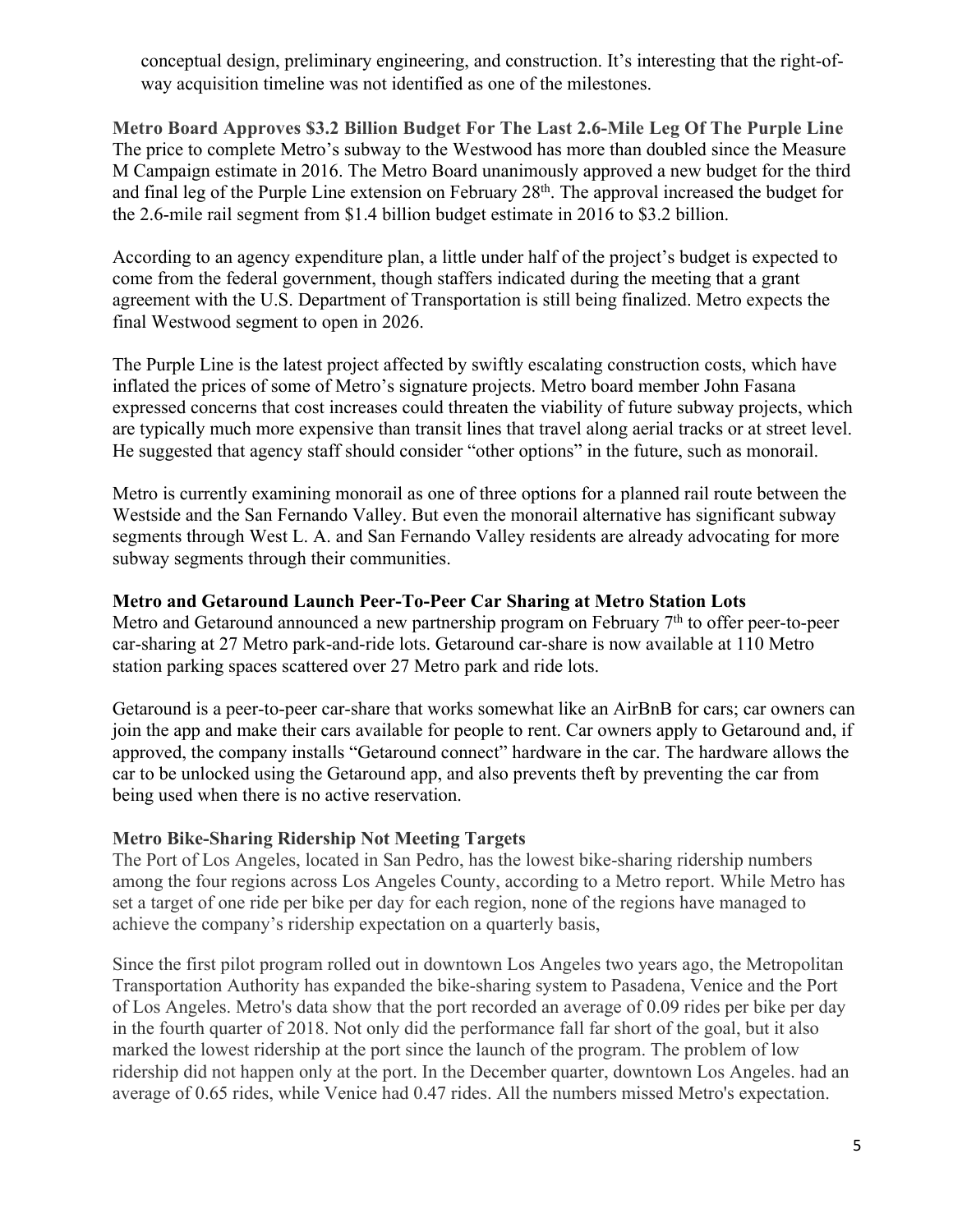With 134 bikes operating at the port in the fourth quarter of 2018, the operation and maintenance cost of those bikes totaled \$509,200 from October to December. Metro has forecast a budget deficit of \$12.5 million for Metro Bike Share's operation for the 2019 fiscal year

To combat an underperforming ridership number, Metro has initiated a slew of promotions to invigorate the use of bike-sharing. With the TAP card integration and discounts for college and vocational students, Metro spokesperson Sotero said the bike-sharing facilities can be a viable transit option at the port. Despite the low ridership, the bike-sharing expansion plan in Los Angeles is underway during 2019 in neighborhoods including University Park, Koreatown, MacArthur Park, Echo Park, Silver Lake, Palms, Mar Vista, and Playa Del Rey.

## **TRENDS**

## **Delivery Robots Want A Share Of Your Sidewalk**

Earlier this year six Amazon Scout delivery robots rolled out in a pilot program in Snohomish County, Wash. Why are companies investing in delivery bots?

Between 2016 and 2017 online retail sales in the U.S. increased by 16 percent. Meal-kit companies are proliferating and grocery stores are making an increasing percentage of their sales online. On the final leg of all these deliveries, called the last mile, humans on bicycles, motorized scooters or large delivery trucks typically ferry packages. Deliveries are trending upwards in all dense city centers but a study found 73% of freight and delivery vehicles in Arlington, Va. were parked outside of authorized areas, often blocking bike lanes, fire hydrants and crosswalks.

By moving the last leg of deliveries from the road to the sidewalk, cities could reduce congestion and eliminate the parking problem entirely. In addition, self-driving vehicles and sidewalk robots could slash last-mile delivery costs in cities by as much as 40 percent, according to a 2018 report by the New York–based McKinsey & Company consultancy firm.

There are significant challenges to be solved before autonomous deliveries will co-exist with humans. The robotic software that helps delivery robots avoid both still and moving objects needs to be perfected and the robotic delivery companies need to satisfy city officials who want to protect public spaces.

Ultimately, the best solution to a glut of delivery vehicles could be less high-tech. A 2016 McKinsey report pointed out old-fashioned bicycles remain the most cost-competitive choice for many last-mile deliveries. "If droids do not become significantly cheaper," the analysts wrote, "bike couriers are likely to be the best delivery form for instant delivery in urban areas."

## **BMW And Daimler Will Spend Over \$1 Billion On The Future Of Transportation**

BMW and Daimler are pooling their resources in a joint mobility effort that spans autonomous cars, ride-hailing, electric scooters, car-sharing, and electric car charging. The two companies announced on February  $15<sup>th</sup>$  that their intention is to spend \$1.13 billion to explore embracing new business models and alternatives to personal car ownership as well as disruptive technologies like selfdriving cars.

Other global auto companies have paired up, including Ford and Volkswagen, which announced recently their intention to build trucks and vans together. And deals are rarely exclusive.